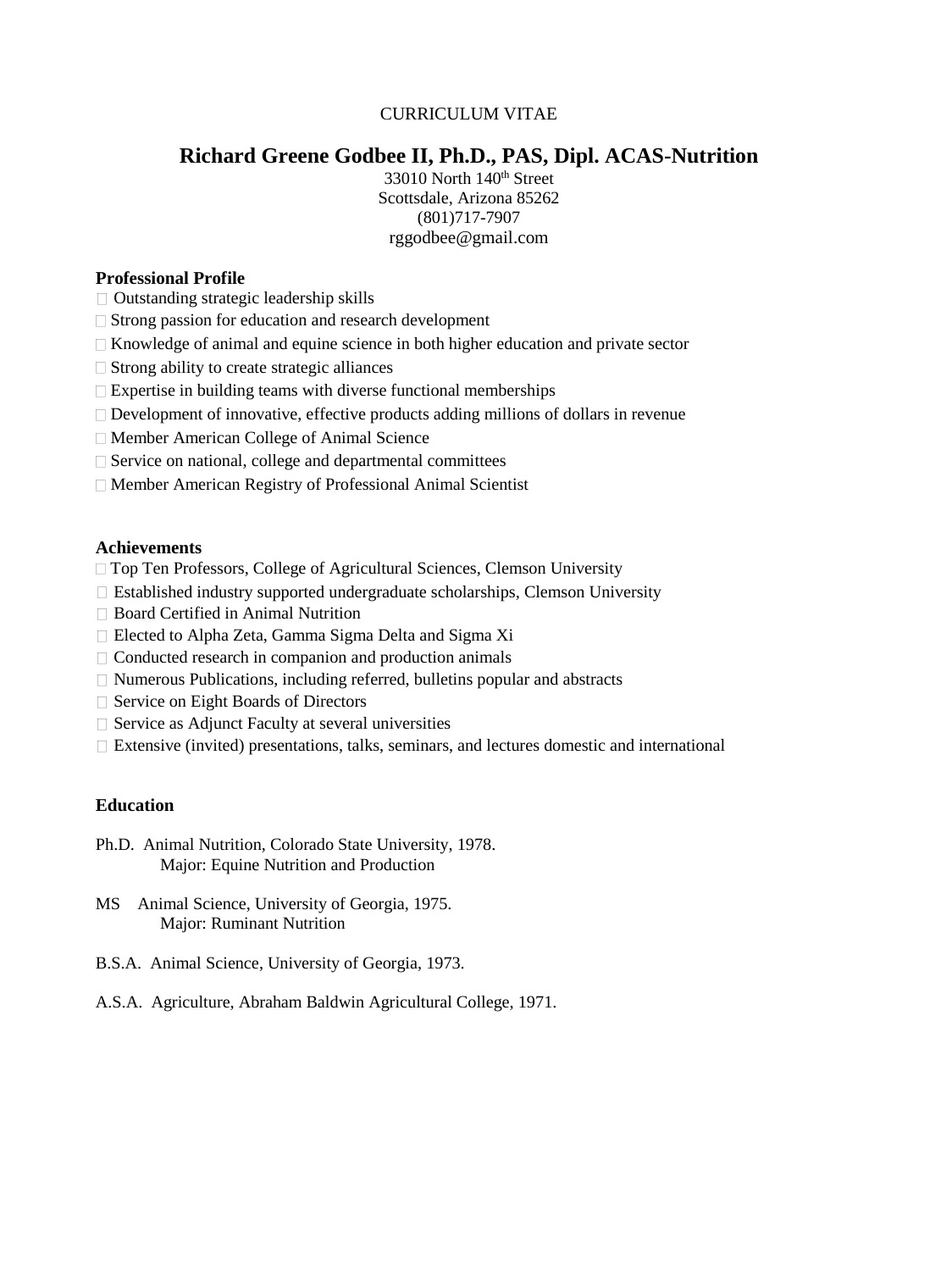# **Career History**

### 2011-Present **Director Technical Service Director Research & Development Nutritional Technical Services Manager** Central Garden & Pet, Phoenix, AZ

Responsible for internal and external education for marketing, sales, and consumers of the equine nutritional products. Responsible for innovation in nutritionals for equine and companion animals. Review of current products to enhance value to consumers.

## 2010-2011 **Director Education and Research**

## Crooked Willow Foundation, Larkspur, CO

Responsible for producing and implementing the educational program for all types of livestock producers, designing research projects to help answer needs in multiple species of livestock and companion animals.

# 2004-2010 **Director – Animal Nutrition, Research and Development Director – Companion Animal Nutrition Group Senior Manager – Companion Animal Nutrition Group**  Morinda Holdings, Provo, UT

Responsible for technical service, product development, and education and training of distributors. Also responsible for management of the Companion Animal Nutrition Group. Direct research and product development in production and companion animals. Responsible for over \$1M in research funding, development of innovative botanical based companion and production animal products that increased sales over \$3M dollars in the first two years. Directed AAFCO feed definition application for a new feed ingredient.

### 1992 to 2013 **Vice President – Product Research and Development**

Evergreen Equine Products, Temecula, CA

Responsible for feed formulation, product development and marketing plan of a premium line of horse products.

# 2000 to 2002 **Vice President of Operations**

Richdel, Inc., Carson City, NV

Formulated many new innovative, commercially successful products, designed and oversaw several plant upgrades, and instituted written quality control procedures. Provided technical service in nutrition and horse management to distributors and end-users.

1994 to 2000 **Project Manager** – contract employee

Anheuser-Busch, Fort Collins, CO

Responsible for \$8M per year in plant-wide capital projects. Project emphasis on engineering, utility conservation and training/teaching. Strong skills in SAP/R3.

1984 to 1991 **Acting Director, Research and Development Manager, Farr Equine Programs Nutritionist / Horse Specialist** 

W.R. Grace & Co., Farr Better Feeds, Greeley, CO

Responsible for over \$500K in research contracts, innovative product development that added \$5+M in sales. Oversaw acquisition of two firms, and managed extensive product development in highly successful horse feed operation. Served as a feedlot nutritionist with specific account responsibility.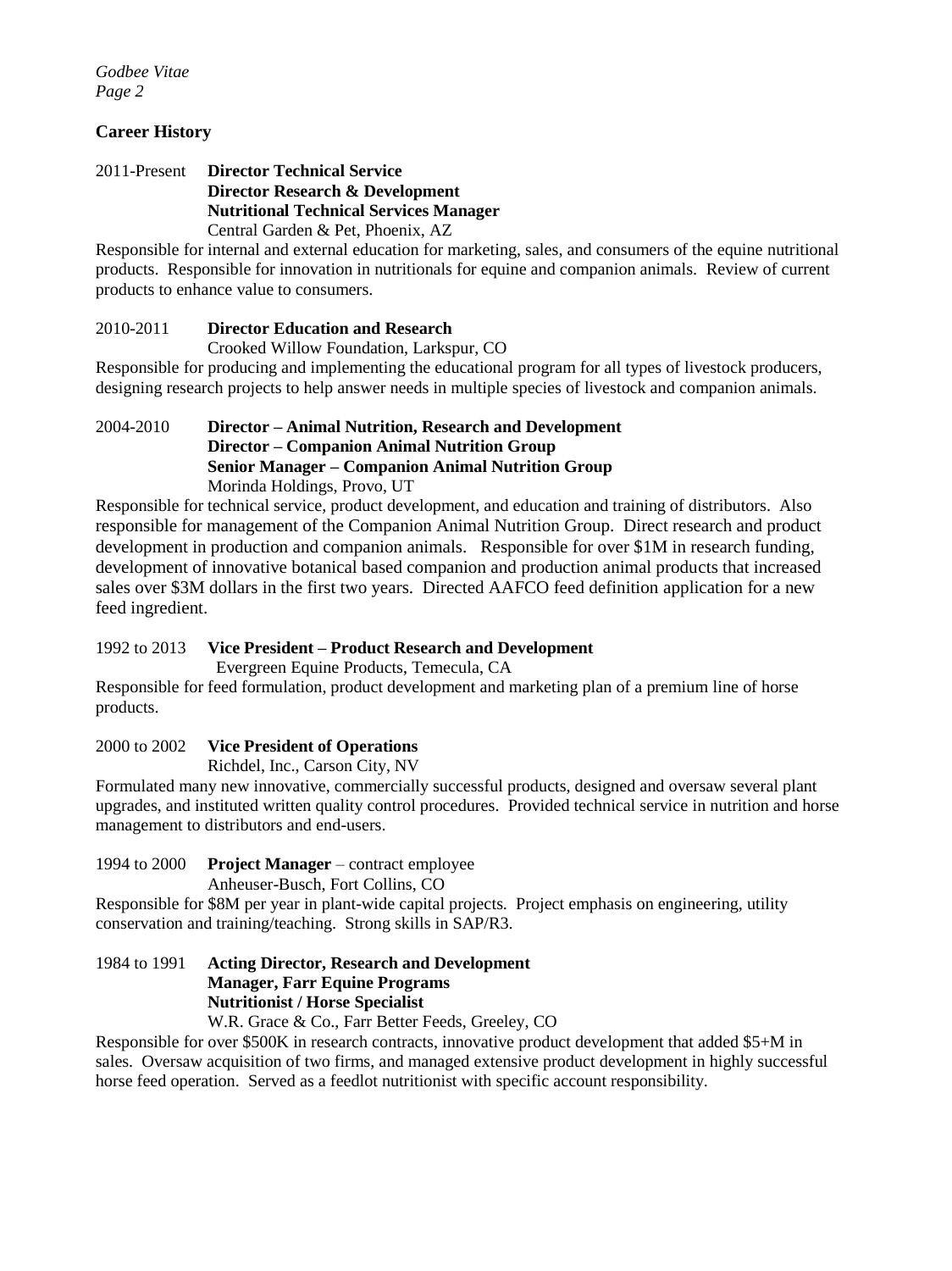1978 to 1984 **Assistant Professor of Animal Science** 

Clemson University, Clemson, SC

Equine Teaching and Research; Nutrition Faculty; Faculty Supervisor; Horse and Sheep Teaching and

Research Farm. State Extension Beef and Swine Specialist.

## 1977 to 1978 **Lecturer**

California State University, Fresno, CA**,**  Beef Cattle production, Ruminant Nutritionist, Faculty Supervisor: Beef Cattle Unit.

# **Publications**

Brooks, V.J., T.J. DeWolfe, T.J. Paulus, J. Xu J. Cai, N.S. Keuler, R.G. Godbee, S.F. Peek, S.M. McGuirk, and B.J. Darien. 2013. Ethnoveterinary application of *Morinda citrifolia* fruit puree on a commercial heifer rearing facility with endemic *Salmonellosis*. Afr. J Tradit. Complement Altern. Med. 10:1-8.

Yancey, J.W.S., J.K. Apple, E.B. Kegley, and R.G. Godbee. 2013. Effects of Morinda citrifolia (Noni) Pulp on Growth Performance and Stress Response of Growing Cattle. J. Prof. Animal Scientist 29:420-425.

Tapp, W.N., J.W. Yancey, J.K. Apple, M.E. Dikeman, R.G. Godbee. 2012. Noni puree (Morinda citrifolia) mixed in beef patties enhanced color stability. Meat Sci. 91:131-136.

Ponce, C.H., M.A. Ballou, L.E. Hulbert, N. Dilorenzo, M. Quinn, O.R. Smith, M.L. Galyean, and R.G. Godbee. 2010. Case Study: Effects of Morinda citrifolia on Performance and Morbidity of Newly Received Beef Heifers. Submitted J. Prof. Animal Scientist.

Hibbard, L.R., D.A. Blasi, R.G. Godbee, M.P. Epp, B. O'Leen, and K.C. Olson. 2009. Effects of MorindaMax™ on Growth and Performance of Long Hauled, Highly Stressed Beef Steers. Kansas State University Stocker Field Day, Manhattan, Kansas.

Brooks, V. J., M. Schäfer, P. Sharp, J. Xu , J. Cai, N. S. Keuler, R. G. Godbee, S. F. Peek, R. D. Schultz , M. Suresh, and B. J. Darien. 2009. Effects of Morinda citrifolia (Noni) on CD4+ and CD8+3 T cell Activation in Neonatal Calves. J Prof. Animal Scientist. 25:262-265.

Xu, J., J. Cai, R.G. Godbee S.F. Peek, and B.J. Darien. TAHITIAN NONI™ Equine Essentials™ modulates LPS-induced cytokine expression in Equine Neonatal Monocytes. In Preparation

Schafer, M., P. Sharp, V.J. Brooks, J. Xu, J. Cai, N.S. Keuler, S.F. Peek, R.G. Godbee, R.D. Schultz, and B.J. Darien. 2008. Enhanced bactericidal activity against *Escherichia coli* in calves fed *Morinda citrifolia* (Noni). J Vet Intern Med, 22:499-502

Xu, J., J, Cai, R.G. Godbee, S.F. Peek, and B.J. Darien. 2006. Tahitian Noni Equine Essentials Regulates LPS-Induced COX 2 and Cytokine Expression in Equine Neonatal Monocytes: A Preliminary Study. Nutrition and Feeding of the Broodmare, In: European Federation of Animal Science, The Foal, Edds: N. Riraglia, W. Martin-Rosset, Wagningen Academic Publishers, The Netherlands, No. 120. 259-260.

Godbee, R.G., 2001. Adaptogens: Ginseng in Equine Health. Proc. Nutraceutical Alliance Second Annual Symp. 20-24.

Eades, T.V., T.M. Moore, R.G. Godbee, E. Halpin and G.C. Skelley. 1988. Comparisons of patties using mixtures of ground meat from beef, pork and chevaline, Meat Sci. 24:127.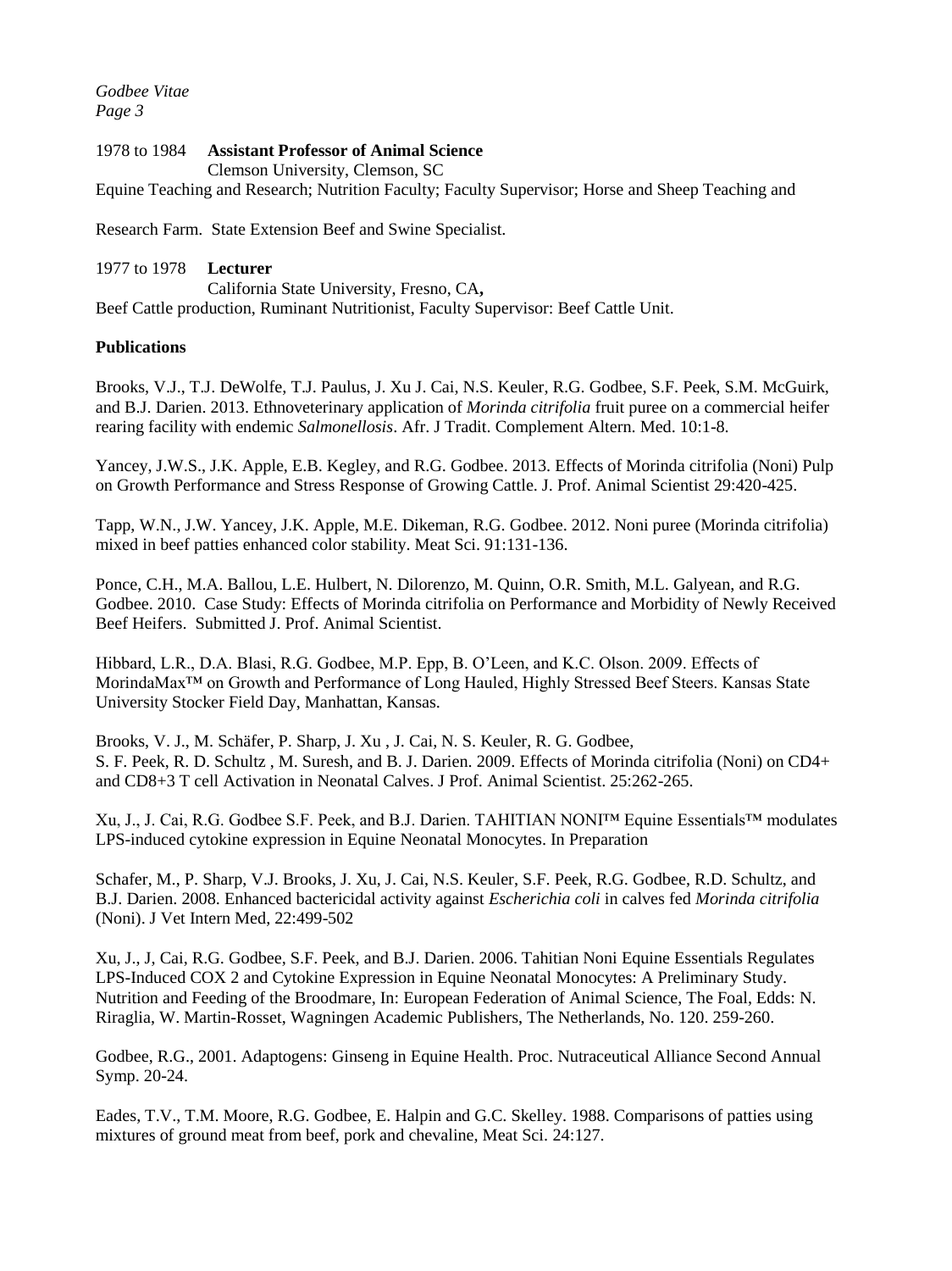Eades, T.V., G.C. Skelley and R.G. Godbee. 1984. Comparison of ground meats using products from three different species. Anim. Sci. Res. Ser. S.C.A.E.S.

Godbee, R.G. 1983. Non-traditional feeds for horses. Proc. Maryland Conf.

Godbee, R.G., S.W. Kennedy, R.E. Plue, R.E. Wright and D.H. Wallace. 1983. Safety of ivermectin for gestating and lactating mares. Anim. Sci. Res. Ser. S.C.A.E.S.

Godbee, R.G. and M.E. Richardson. 1983. Effect of ruminal and cecal microorganisms on cell wall tissue digestion of alfalfa leaf. Anim. Sci. Res. Ser. S.C.A.E.S.

Godbee, R.G., S.W. Kennedy, K.E. Saker and David L. Hudson. 1983. Metabolism stall for equine. Anim. Sci. Res. Ser. S.C.A.E.S.

Godbee, R.G., L.W. Grimes, S.W. Kennedy and David L. Hudson. 1983. The effect of soybean meal, prepress solvent extracted cottonseed meal or mechanically extracted cottonseed meal on growth and protein status of yearling horses. Pro. Eighth Equine Nutr. and Physiol. Sym., Lexington, KY

Godbee, R.G. and L.M. Slade. 1981. The effect of urea or soybean meal on the growth and protein of young horses. J. Anim. Sci. 53:670.

Godbee, R.G. and M.E. Richardson. 1981. A comparison study using SEM of cell wall attachment and degradation in ruminants and herbivores. Proc. Seventh Equine Nutr. and Physiol. Sym. Warrenton, VA

Godbee, R.G. 1980. Energy sources for horses. Stud Mgr. Handbook, Vol. 16, pp. 219-224.

Godbee, R.G. 1980. Non-Protein nitrogen utilization by the equine. Stud Mgr. Handbook, Vol. 16, pp. 225- 230.

Godbee, R.G and L.M Slade. 1979. Nitrogen absorption from the cecum of a mature horse. Proc. Sixth Equine Nutr. and Physiol. Sym. College Station, TX

Godbee, R.G., L.M. Slade, and L.M. Lawrence. 1978. The use of protein blocks containing urea for minimally managed broodmares. J. Anim. Sci. 48:459.

Godbee, R.G. 1978. Non-protein nitrogen utilization by the equine. Ph.D. Dissertation, Colorado State University, Fort Collins, CO

Godbee, R.G. 1975. Effect of supplement lysine and methionine of digestibility, nitrogen balance, and plasma amino acid levels of growing steer calves. M.S. Thesis, University of Georgia, Athens, GA

# **Bulletins**

Godbee, R.G. 1981. Feeding the growing horse. Georgia Horse Breeders Short Course, pp. 20-30.

Godbee, R.G., C.W. Ackerman, J.E. Albrecht, D.L. Handlin and W.G. Brown, 1979. Swine Feeding Suggestions. Clemson University Extension Ser., Circular 509.

Godbee, R.G., J.E. Albrecht, W.G. Brown, C.W. Ackerman, and D.L. Handlin. 1979. From weaning to market. Clemson University Extension Ser., Livestock Leaflet 6.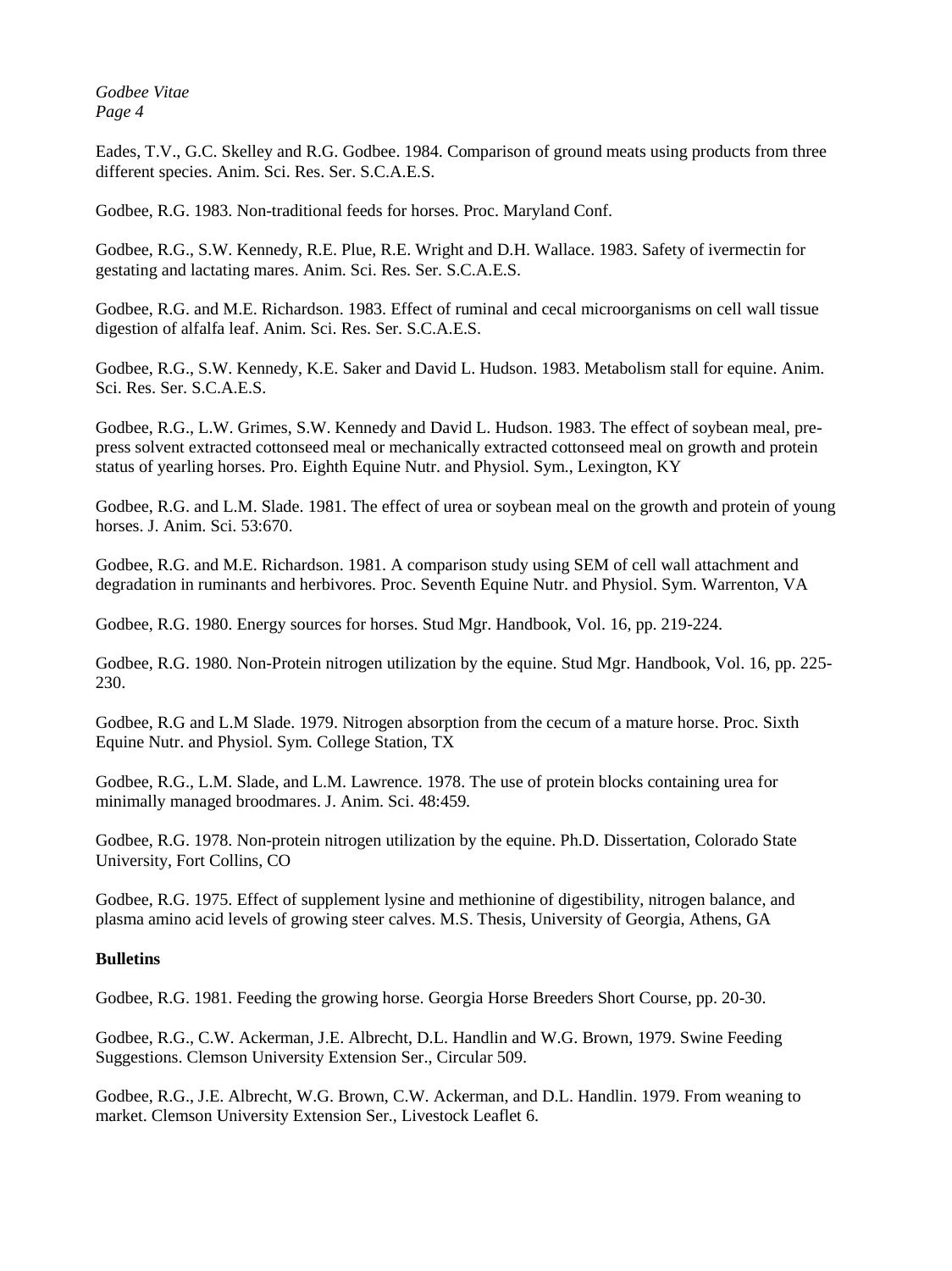# *Godbee Vitae Page 5*  **Abstracts/Posters**

Checura, C.M., N. McGreevey, T.J. DeWolfe, S.F. Peek, G.A. BarrettWilt, R.G. Godbee, B.J. Darien. 2015. Valerenic acid detection in equine urine after administration of calming supplement. Amer. Soc. Anim. Sci. Orlando, FL

Tapp, W.N., J.W.S. Yancey, J.K Apple, and R.G. Godbee. 2010. The effects of using noni pulp (*Morinda citrifolia*) in beef patties to enhance color stability. Southern Section ASAS. Orlando, FL

Brown, M.S., R. Godbee, B. Coufal, C.L. Maxwell, J.O. Wallace, and C.H. Ponce. 2009. Effects of a commercial product containing *Morinda citrifolia* extract on growth performance and health of calves with a high risk of developing bovine respiratory disease. Amer. Soc. Anim. Sci., Montreal, Canada

Maxwell, C.L., M.S. Brown, B. Coufal, J. Spradley, C.H. Ponce, J.O. Wallace, and R. Godbee. 2009. Effects of MorindaMax on growth performance and health of high-risk calves. West Texas A&M University 2009 Student Research Conf., Canyon, TX

Feoli, C., J.D. Hancock, K.C. Behnke, and R.G. Godbee. 2008. Diet preference and growth performance in weanling pigs fed diets with *Morinda citrifolia* (Noni). Amer. Soc. Anim. Sci., Indianapolis, IN

Feoli, C., J.D. Hancock, K.C. Behnke, and R. G. Godbee. 2008. Effects of *Morinda citrifolia* (Noni) and diet complexity on growth performance in weanling pigs. Amer. Soc. Anim. Sci., Indianapolis, IN

Brooks, V.J., S.M. McGuirk, S.F. Peek, R.G. Godbee, and B.J. Darien. 2008. Bovine Neonatal Immunomodulation: Translation from Basic Science to Clinical Trial. Frontiers in Immunology Research Intern. Conf., p 58 Florence, Italy.

Brooks, V.J., R.G. Godbee, S.F. Peek, and B.J. Darien. 2008. Activated CD4<sup>+</sup> and CD8<sup>+</sup> T cells in neonatal calves fed *Morinda citrifolia* (Noni). Amer. Soc. Anim. Sci., Indianapolis, IN

Brooks, V.J.,T.J. Paulus, T. DeWolfe, S.M. Mcguirk, R.G. Godbee, S.F. Peek, and B.J. Darien. 2008. A clinical trial evaluating MorindaMax™ calf immune supplement on health and performance of preweaned Holstein calves. Amer. Soc. Anim. Sci., Indianapolis, IN

Brooks, V.J., S.F. Peek, R.G. Godbee, R.D. Schultz, M. Suresh, and B.J. Darien. 2007. T cell immunomodulation in calves fed *Morinda citrifolia* (Noni) puree. Conf. Res. Workers Animal Disease. 2007.

Schäfer, M., P. Sharp, V.J. Brooks, J. Xu, J. Cai, S.F Peek, T. Schriver, R.G. Godbee, R.D. Schultz, and B.J. Darien. 2007. Enhanced mononuclear phagocytic activity of gram-negative bacteria in calves fed *Morinda citrifolia* (Tahitian Noni™) puree. J Vet Intern Med, 21:585-586.

Xu, J., J. Cai, R.G. Godbee, S.F.Peek, and B.J. Darien. 2006. TAHITIAN NONI™ Equine Essentials™ regulates LPS-induced COX-2 and cytokine expression in equine neonatal monocytes: A preliminary study. Proceedings 3rd European Workshop on Equine Nutrition: Nutrition and Feeding of the Broodmare. P31.

Xu J., A.C. McSloy, J.K. Anderson, R.G. Godbee, S.F. Peek, and B.J. Darien. 2006. TAHITIAN NONI™ Equine Essentials™ a novel anti-inflammatory and a COX-2 inhibitor which regulates LPS-induced inflammatory mediator expression in equine neonatal monocytes. J Vet Intern Med, 20:756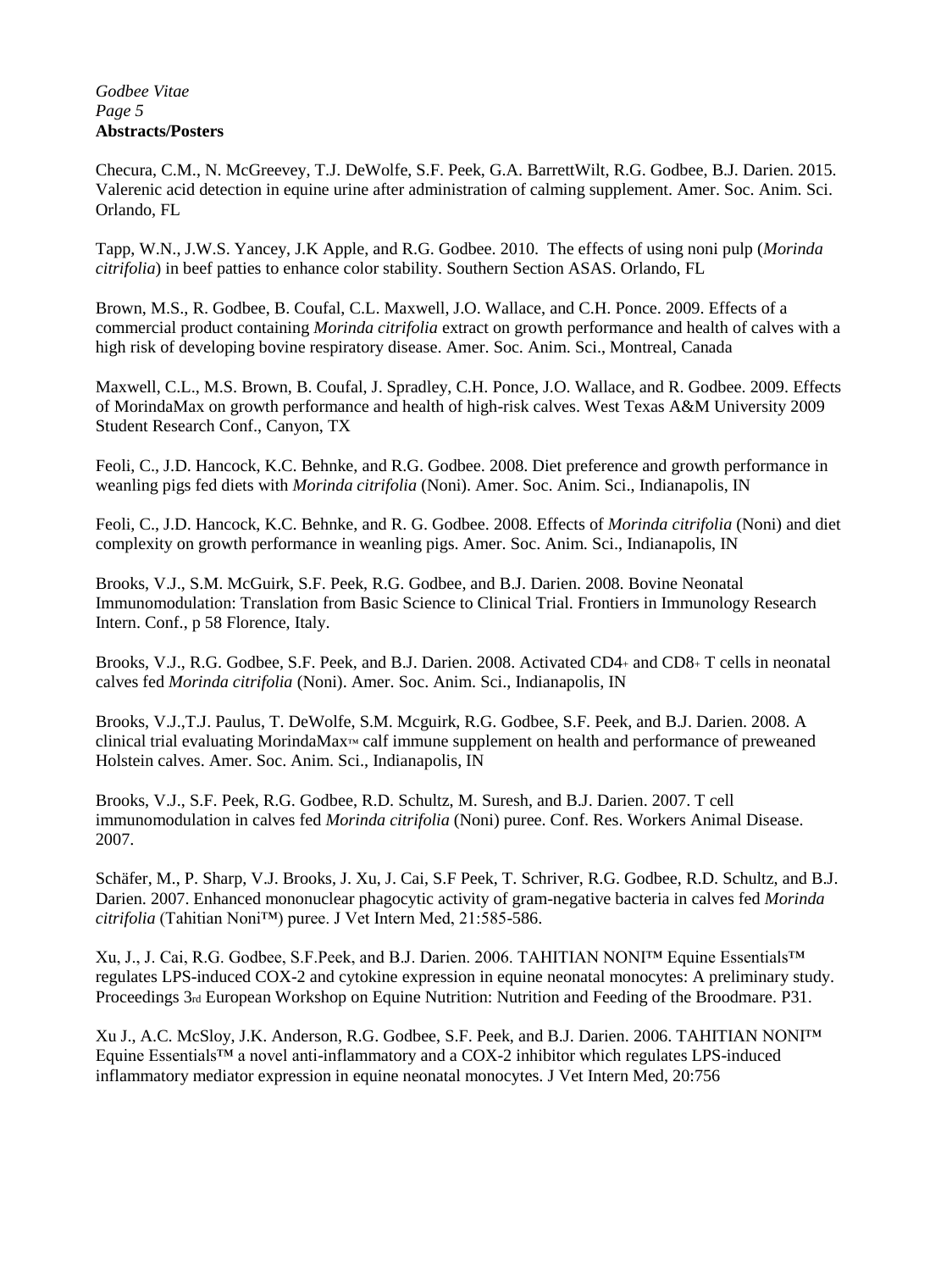Harris, M.A., C.R. Anderson, S.K. Webel, R. Godbee, S.R. Saunders, W.A. Schurg, L.H. Bumguard, and M.J. Arns. 2005. Effects of feeding an omega-3 rich supplement on the fatty acid composition and motion characteristics of stallion spermatozoa. Proc. Nineteenth Equine Sci. Soc. Symposia, Tucson, AZ

Mazzella, G., R. Godbee, W.A. Schurg, and M.J. Arns. 2005. Plasma silicon concentrations in weanling horses fed sodium zeolite A or Azomite A. Proc. Nineteenth Equine Sci. Soc. Symposia, Tucson, AZ

Godbee, R.G., J.T. Potter, W.R. Walker, and L. Stevenson. 2005. Effects of feeding My Horse's Choice on ammonia concentration in horse barns. Proc. Nineteenth Equine Sci. Soc. Symposia, Tucson, AZ

Godbee, R.G., S.W. Kennedy and David L. Hudson. 1982. Metabolism barn for equine. Southern Section ASAS, Orlando, FL

Godbee, R.G., R.S. Lowery, and H.E. Amos. 1978. Effect of supplemental lysine and methionine on digestion, nitrogen balance and plasma amino acid concentrations of growing steer calves. Western Section ASAS, Pomona, CA

Godbee, R.G. and L.M. Slade. 1977. Urea vs. soybean meal as a protein supplement for growing horses. Amer. Soc. Anim. Sci., Madison, WI

Godbee, R.G. and L.M. Slade. 1977. Commercial urea protein blocks for broodmares. Amer. Soc. Anim. Sci., Madison, WI

#### **Trade Journals**

Coleman, R.J. and R.G. Godbee 2016. The Downside of Feeding a Low Carbohydrate Diet to Performance Horses. Super Looper

Godbee, R.G. 2015. What are Probiotics, Prebiotics, and Synbiotics and Why Should My Horse Care? Super Looper

Godbee, R.G. 2014. Winter Care of the Horse, Super Looper

Godbee, R.G. 2014. Feeding the Hoof, Super Looper

Godbee, R.G. 2005. Stress and the Impact on Horses. Wisconsin Horsemen's News. Vol. 32 No. 11.

Godbee, R.G. 2001. Equine Nutrition 101. Southeastern Horse Monthly, July.

Godbee, R.G. 1982. Recent developments in horse nutrition. Feed Management, June, invited review.

Godbee, R.G. and L.M. Slade. 1979. Range blocks with urea for broodmares increase the nutritional value of pasture feeding. Feedstuffs: 51(16):34.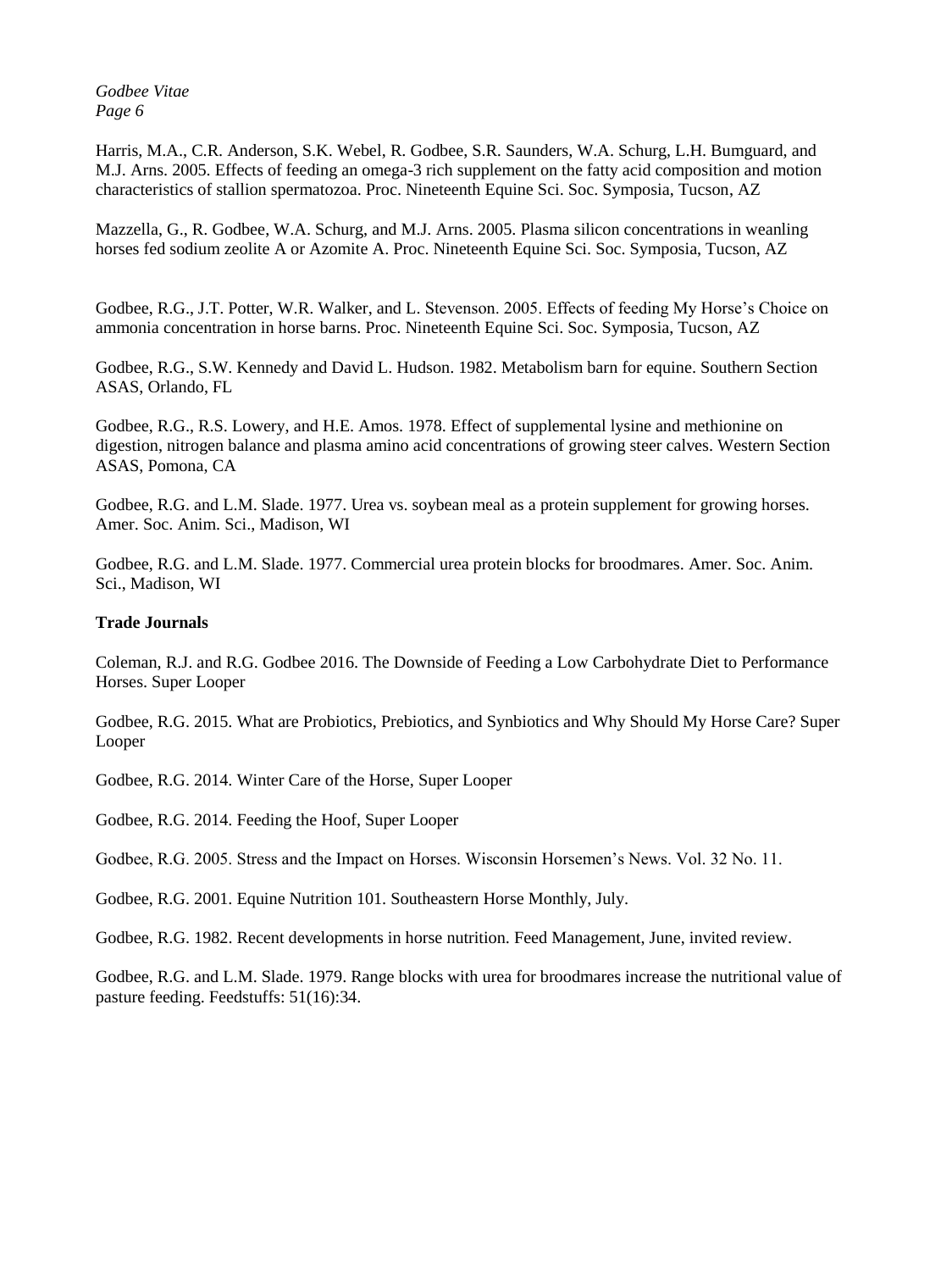# **Oral Presentations**

Invited: Equine Affaire, Springfield, MA 2016 (two lectures) Western States Horse Expo, Sacramento, CA 2016 (four lectures) Equine Affaire, Springfield, MA 2015 (two lectures) Equine Affaire, Columbus, OH 2014 (2 lectures) Western States Horse Expo, Sacramento, CA 2013 (three lectures) Western States Horse Expo, Pomona, CA 2013 (two lectures) Equine Affaire, Springfield, MA 2012 (two lectures) Western States Horse Expo, Sacramento, CA, 2012 (three lectures) Primer Taller Para Caballistas, San Juan, Puerto Rico, 2012, 2013 Equine Affaire, Columbus, OH, 2012 (two lectures) Equine Affaire, Pomona, CA, 2012 Equine Affaire, Springfield, MA, 2011 Western Regional Grazing Conference for Organic Dairies, Chico State University, Chico, CA, 2010 International Lectures: Germany, Ireland, England, Switzerland, Norway, Sweden, Finland, Japan, and Australia 2004-2008 8 th Congresso Internacional de MVZ Especialistas en Bovinos, Torreon, Mexico, 2008 Coastal Bend Veterinary Association CE by the Sea, Port Aransas, TX 2005, 2006, 2007, 2009, 2010, 2013 Equitanna Pacific Rim, Melbourne, Australia, 2005 Mid-West Horse Fair, Madison, WI 2005 Equine Affaire, Pomona, CA, 2005 California Thoroughbred Farm Managers Club, Murrieta, CA, 2004 Second Annual UA Horse Conference, University of Arizona, Tucson, AZ, 2003 Charmayne James Barrel Racing Clinics, 2001 -2003 (twelve clinics) Georgia Horse Fair, Perry, GA, 2002 Southern National Horse Exposition, Perry, GA, 2001, 2002 Nutraceutical Alliance Second Annual Symposium, Guelph, Ontario, Canada, 2001 Idaho Guides and Outfitters Association, Annual Convention, Moscow, ID, 1990 Colorado Outfitters Association, Annual Convention, Denver, CO, 1990 North American Trail Ride Conference, Annual Convention, Kansas City, MO, 1990 Alberta Horse Breeders Conference, Red Deer, Alberta, Canada, 1988 (two lectures) FCX Feed Company Sales Meeting, Raleigh, NC, 1983 Diamond V Mills Annual Sales Meeting, Cedar Rapids, IA, 1983 Horse Nutrition and Feeding Short Course, Utah State University, Logan, UT, 1983 (four lectures) Maryland Nutrition Conference, Washington, D.C., 1983 ASAS-CSAS Joint Annual Meeting, University of Guelph, Ontario, Canada, 1982 Georgia Horse Breeders Short Course, University of Georgia, Athens, GA, 1981 Greenwood County Horse Short Course, Greenwood, SC, 1980 International Stockmen's School, Tucson, AZ, 1980 (two lectures)

Society:

1983:

The Effect of soybean meal, pre-press solvent extracted cottonseed meal or mechanically extracted cottonseed meal on growth and protein status of yearling horses. Eighth Equine Nutr. and Physiol. Sym., Lexington, KY

1982: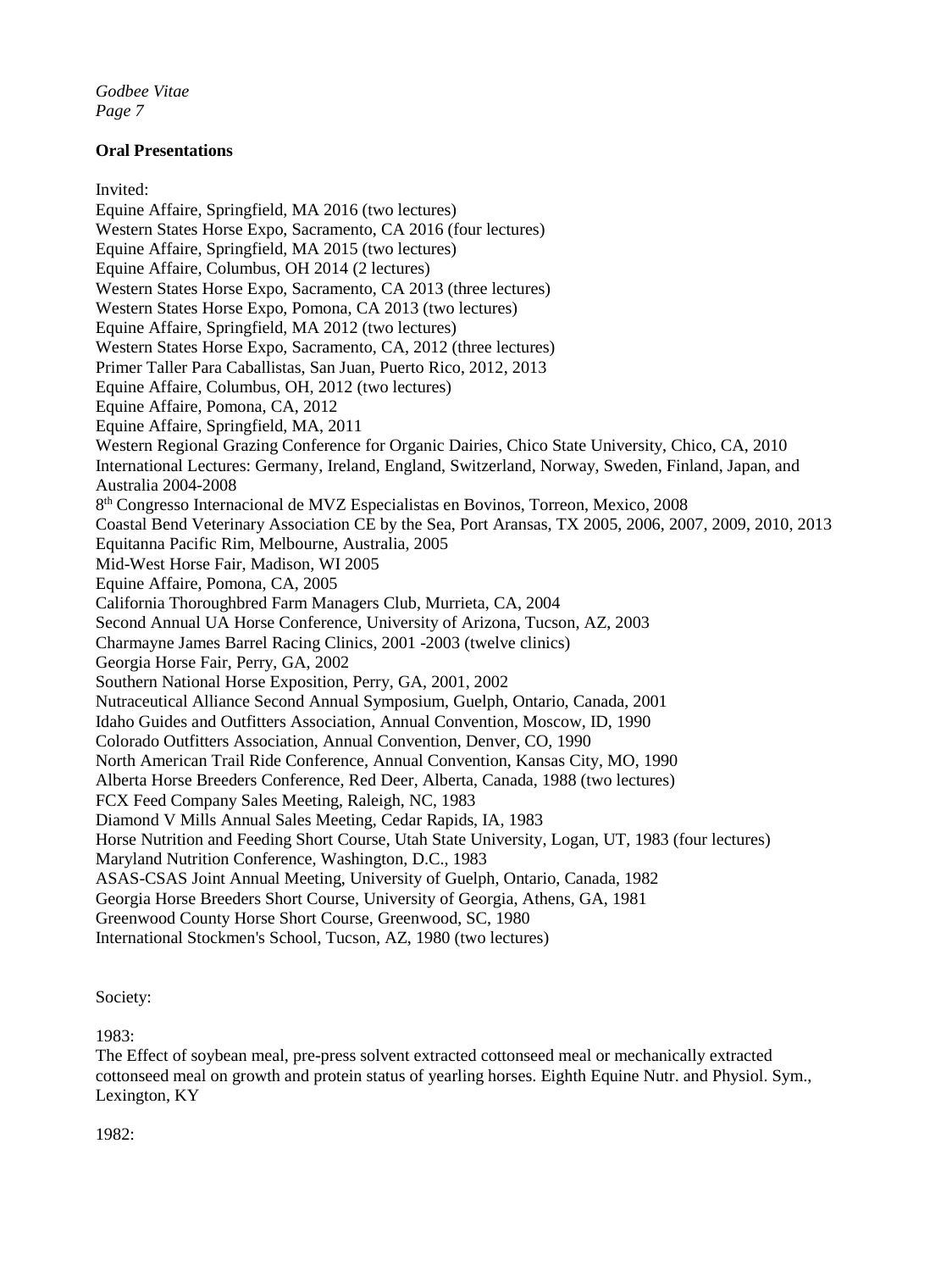Metabolism stalls for male equine. Southern Section ASAS, Orlando, FL

# 1981:

A comparison Study using SEM of cell wall attachment and degradation in ruminants and non-ruminant herbivores. Seventh Equine Nutr. and Physiol. Sym., Warrenton, VA

# 1979:

Nitrogen absorption from the cecum of a mature horse. Sixth Equine Nutr. and Physiol. Sym., College Station, TX

1978:

Effect of supplemental lysine and methionine of digestibility, nitrogen balance and plasma amino acid concentrations of growing calves. Western Section ASAS, Pomona, CA

1977:

Commercial urea protein blocks for broodmares, 69th Annual Meeting ASAS, Madison, WI

# **Grants/Proposals:**

Primate model of colostrum-mediated neonatal immunity. The specific goal of this study is to determine the mechanism of noni-mediated immune modulation in a primate model of colostrum-mediated neonatal immunity. UW Institute for Clinical and Translational Research *UW ICTR* Darien (PI) 10/01/2009 – 11/30/2010 Translational Type I Research Pilot Program Role: BJD, PI; Godbee Collaborator. NIH[-National Center for Complementary and Alternative Medicine \(NCCAM\)](http://nccam.nih.gov/) Application ID: 1R21AT005997-01 Darien (PI) 1/01/2010 – 12/31/2012 Translational Type I Research Pilot Program Role: BJD, PI; Godbee, Collaborator.

USDA Animal Health 2006-01686 Darien (PI) 8/01/2008 – 8/30/2011 Cooperative State Research, Education & Extension Service Noni for Gestating & Lactating Sows: Effects on Immunity and Production. This study investigates the effects of noni puree on cell biology of colostrum and umbilical cord blood of newborn piglets. Role: BJD, PI; Godbee Co-PI

Physiological effects of exercise. Biomedical Research Support Grant, Clemson University. The effects of dietary phosphorus on the reproductive performance of the mare. Morris Animal Foundation (invited proposal based on pre-proposal). Denver, CO

The effect of dietary phosphorus on the reproductive performance of the mare. American Quarter Horse Assoc. Amarillo, TX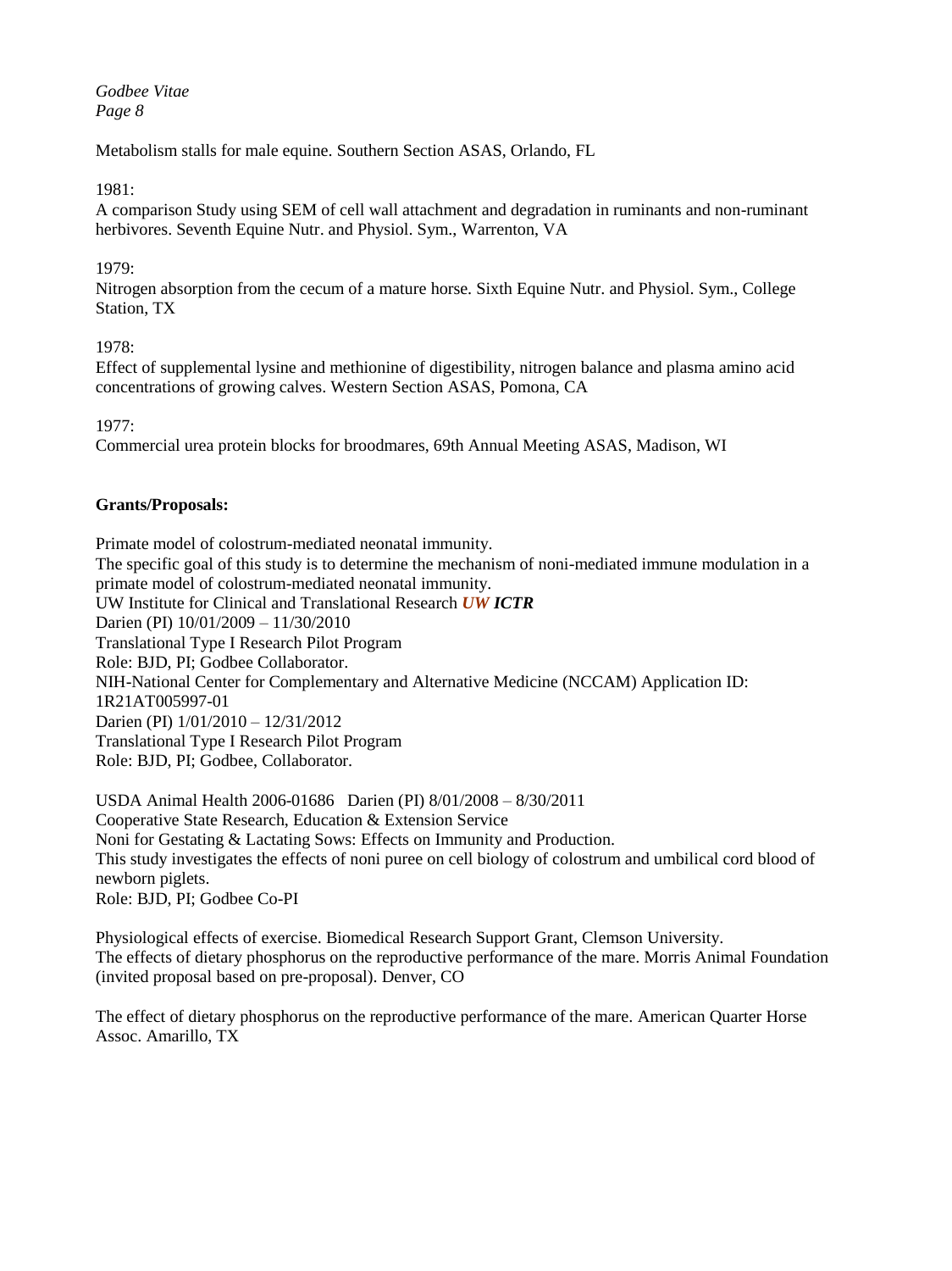### **Courses Taught**

Equine Nutrition Equine Science Horse Production Feeds and Feeding Equitation (western) Introduction to Animal Science Animal Nutrition (graduate level) Introduction to Agriculture Beef Production Livestock Evaluation Intermediary Metabolism (graduate level)

#### **Patents:**

*Garcinia mangostana L*. enhanced animal food product #7,244,463 *Morinda citrifolia* based formulations for regulating T-cell immunomodulation in neonatal stock animals #8,652,546

# **Committees:**

### National

American College of Animal Sciences, Animal Welfare Science Horse Program, ASAS, Raleigh, NC. American Quarter Horse Association, Research Committee, 2016-2019

### Clemson University

 College Recruitment Curriculum Departmental Curriculum Nutrition Faculty Curriculum

#### Industry

Board of Directors - Palmetto State Quarter Horse Assoc. Board of Directors - South Carolina Quarter Horse Assoc. Board of Directors - Front Range Exceptional Equestrians Board of Directors – Southern Arizona Cutting Horses Association Board of Directors – Cave Creek Cutting Horse Association Agriculture Advisory Board - Larimer County Colorado Commissioners

### **Professional Development**

Honor Societies and Honors Alpha Zeta Sigma Xi Gamma Sigma Delta Georgia Feed Manufacturer's Fellowship Top Ten Professors: College of Agricultural Sciences, Clemson University